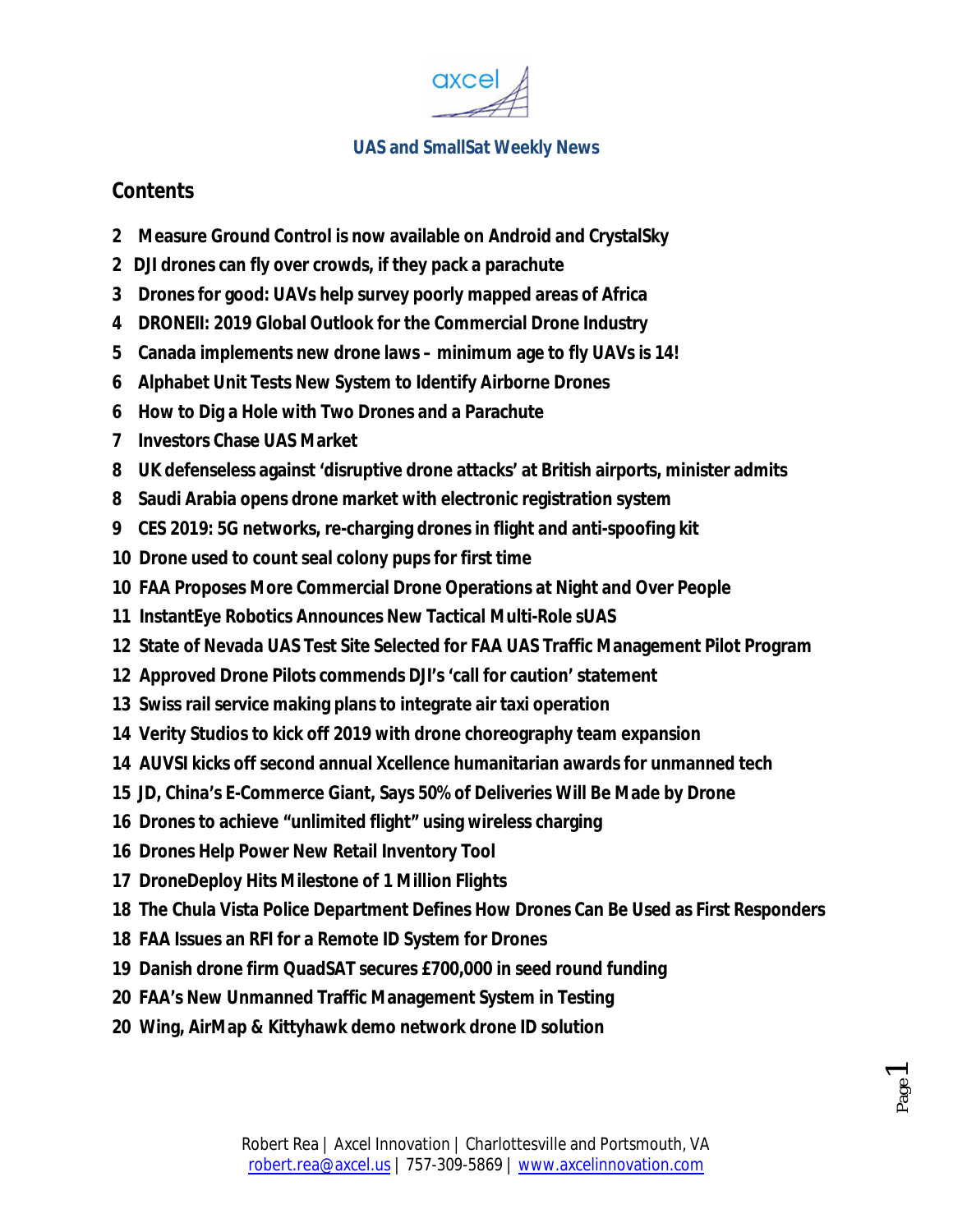

### **12Jan19**

# **Measure Ground Control is now available on Android and CrystalSky** January 11,

2019 Mapping and Surveying



Ground Control is an all-in-one drone software solution that enables enterprise users to fly safely, automate critical workflows, and manage thousands of flights, all in real-time.

Ground Control was built on Measure's experience inspecting 1.5GW of solar, 2.5GW of wind and 5000 utility poles, while

managing thousands of flights and a large group of pilots. Some of Ground Control's key features include:

- Simplified user interface with pre- and post-flight checklists
- GPS-aided manual control or automated grid pattern
- Active track modes including spotlight, POI, trace, orbit, and profile
- Local Data Mode to block data sharing
- Integrated LAANC authorization
- Automatic upload of flight logs, screen captures, and completed checklists

To get started with Ground Control, you can request a free trial at https://www.measure.com/software. To download on Android, find Ground Control on Google Play. To download on CrystalSky, find instructions at https://www.measure.com/crystalsky. https://uasweekly.com/2019/01/11/measure-ground-controlis-now-available-on-android-and-crystalsky/

**DJI drones can fly over crowds, if they pack a parachute** AJ Dellinger, @ajdell 01.10.19 in Transportation

Most of the time, commercial and personal drones are not allowed to fly over groups of people. Indemnis' drone parachute changes that. The company's product was just certified to allow operators to legally fly drones over small groups of people. This is the first time such a device received the certification.

The Nexus system straps onto DJI drones and acts as a safety measure in case the drone fails. It is equipped with sensors that determine if any anomalies are occurring during a flight. If something goes wrong, the parachute is deployed by a ballistic launcher. The company claims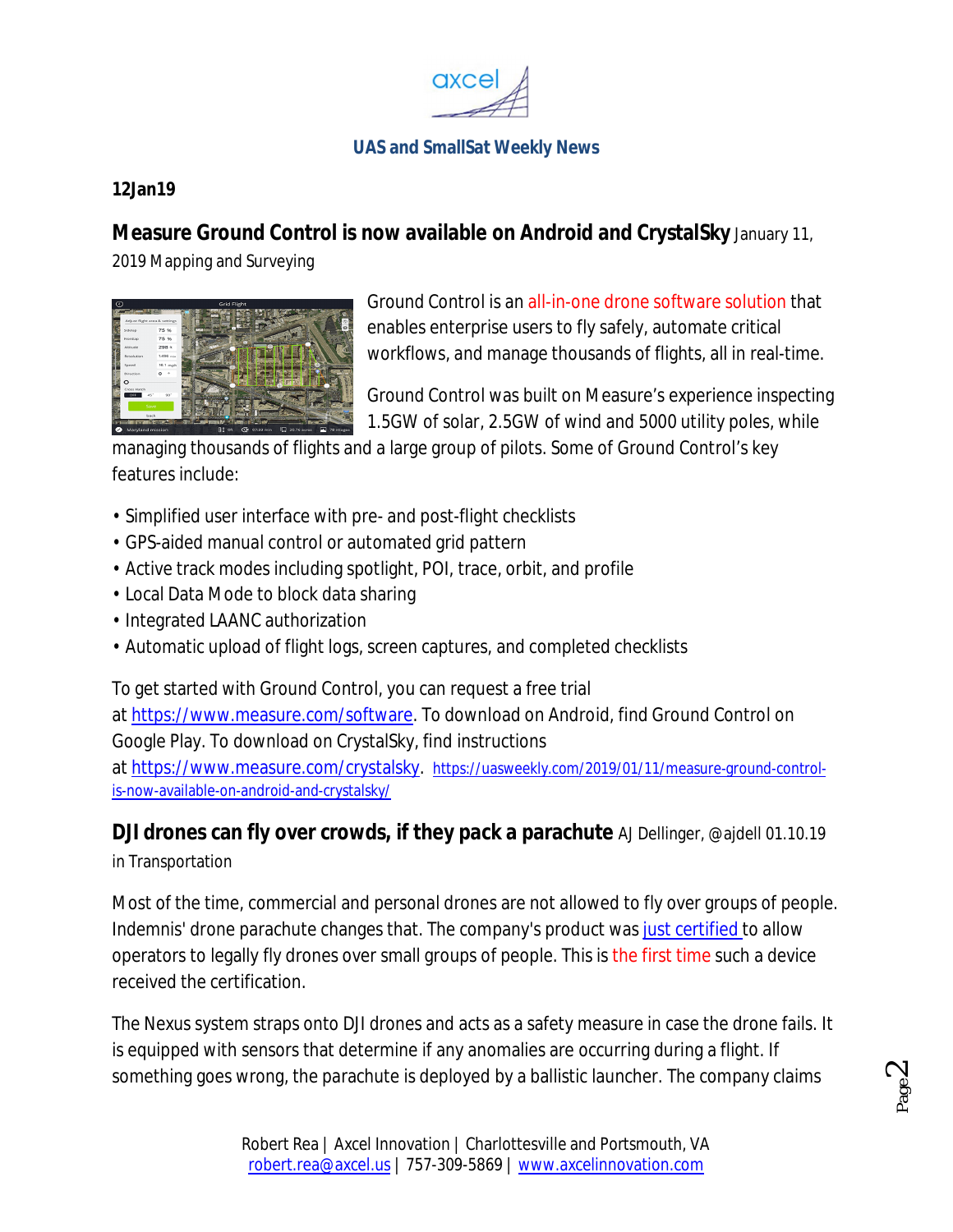

the chute comes out at a speed of 90 miles per hour, taking just 30 milliseconds. It comes out of a tube that inflates to keep the parachute lines away from the drone's body and propellers.

In order to get approved for use over the head of passersby, the Nexus parachute had to pass 45 functionality tests that examine the system's use in five different failure scenarios. Indemnis' system is available starting today for the DJI Inspire 2. https://www.engadget.com/2019/01/10/djidrones-indemnis-nexus-parachute-system/

### **13Jan19**

**Drones for good: UAVs help survey poorly mapped areas of Africa** January 13, 2019

Feilidh Dwyer



The BBC reports that in Tanzania, regular everyday people are volunteering to use drones to survey previously unmapped areas, providing a great service to the community.

Zanzibar is the capital of Tanzania and has an acute need for accurate maps as its population currently grows by around 1,000

a day. Many newcomers arrive in the city and build property. These houses are not captured in official data and often lack access to basic services such as sewerage, water and rubbish collection.

The mapping initiative was founded in 2016 with help from the World Bank and is the largest such project in the world. The total area being surveyed is around 900 square miles and the drones (senseFly eBees) take high-resolution images of the land below.



The eBee can complete up to 12 kilometers of automated flying in a single journey, weighs just 1.5 pounds and is launched by the pilot throwing them in the air.

In most of the world, satellites would suffice to map an area. In

tropical areas, however, frequent cloud cover and low-resolution images do not make for accurate maps.

Zanzibar's Minister for Lands, Muhammad Juma Muhammad has said of the project:

"We want to get to the stage where we can plot our hospitals on the map, where we can issue building safety certificates, where we can tell people where the local schools are." https://www.wetalkuav.com/drones-for-good-uavs-help-survey-poorly-mapped-areas-of-africa/

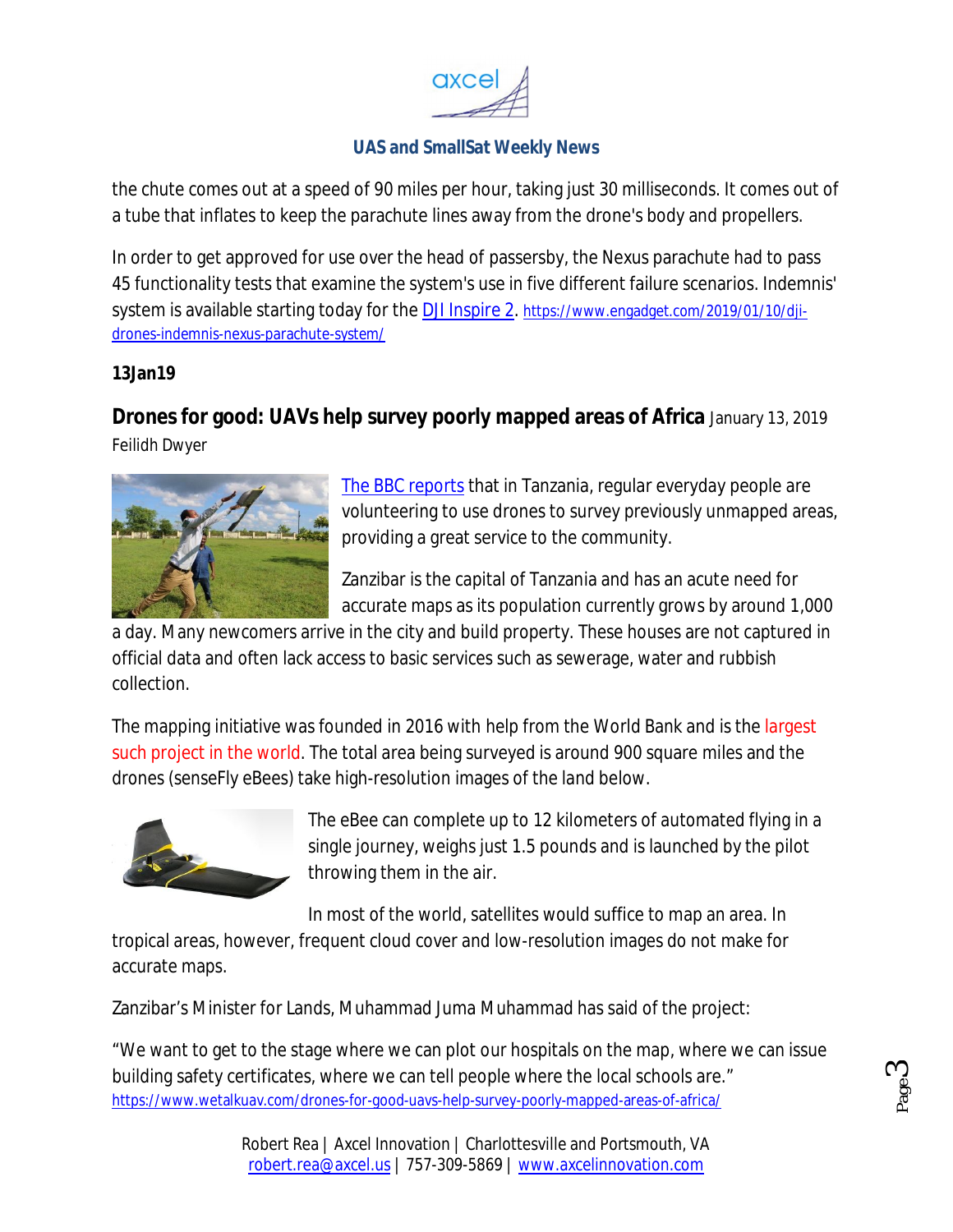

# **DRONEII: 2019 Global Outlook for the Commercial Drone Industry** Miriam

McNabb January 11, 2019



Happy New Year from DroneII! Hitting the ground running in 2019, we would like to start a timely conversation this year about the key trends in the commercial drone industry. As the industry consolidates, the market will become a harsher environment as companies race for time and funding to successfully introduce

their products. Here are the trends, laws, tech and players to watch this year.

**Responsible Consolidation -** As the hype around drones dwindles, the 'winners' in the market will continue developing technologies to fully integrate drones and begin to offer end-2-end (E2E) solutions, a combination of hardware and software which can fully meet the need of customers without the need for another vendor.

**From Prosumer to Professional -** As we near the end of the proof of concept phase in the commercial drone industry and as the technology is proven to be reliable, there will be a growing demand for job-specific drone platforms.

**New Regulation -** Early on in the year we expect to finally see the new EASA regulations adopted, a long awaited update of the 2015 regulations (see our article on this here).

**Legalization of Drones in India -** On December 1, it became legal to fly drones in India as the Ministry of Civil Aviation finalized a national drone policy. Although drones will be used for mapping, inspection and monitoring, especially collecting data in agriculture and supporting insurance companies, e-commerce delivery is not on the table for now.

**BVLOS, FAA Waivers -** 2019 could also see an increase in Beyond-Visible-Line-of-Sight missions, although not their standardization.

**More Integrated Networks -** The integration of hardware and software solutions (E2E) is critical for further scale and adoption as a driver for commercial drone usage across individual operators and large organizations alike.

**More AI -** The integration of artificial intelligence, especially for data analysis, will be a driving theme in the drone industry in 2019 as companies are already working towards AI-driven solutions.

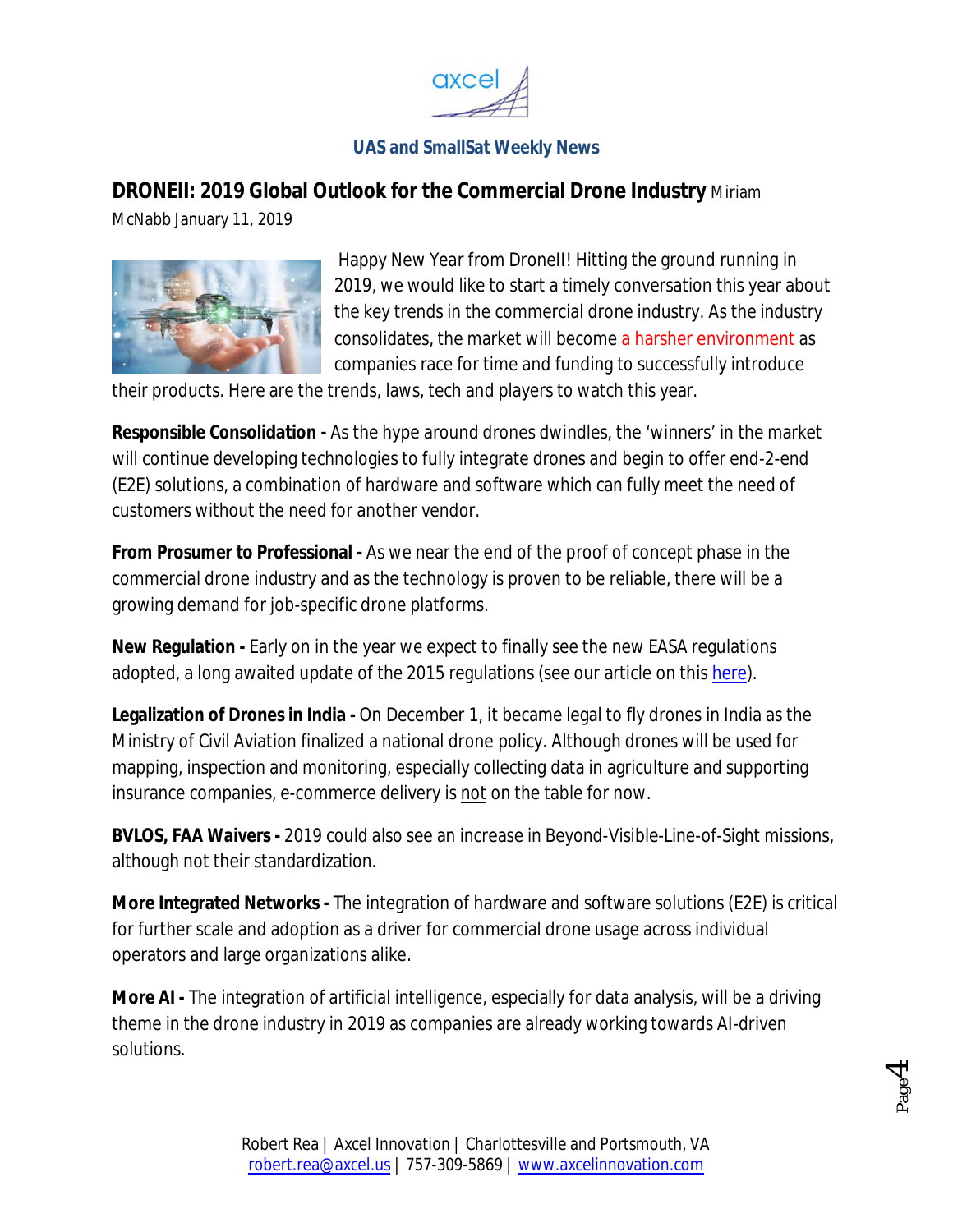

**Counter Drone Solutions -** Following DroneGate at Gatwick at Christmas, there is likely to be an increase in demand for counter-drone solutions as both Gatwick and Heathrow airports have already invested millions in anti-drone technology.

**Air Taxis -** With plenty of debate over whether unmanned air taxis are overhyped, these technologies will be in the spotlight in 2019.

**Find Out More -** Want a more in-depth insight into market developments, regulation, technology or companies to watch in 2019? Reach out to us to discuss more tailored studies. https://www.droneii.com/contact https://dronelife.com/2019/01/11/droneii-2019-global-outlook-forthe-commercial-drone-industry/

### **14Jan19**

## **Canada implements new drone laws – minimum age to fly UAVs is 14!** January 11,



2019 Feilidh Dwyer

From June 1 on, all drone operators, whether private or commercial must register their craft if it weighs between 0.55 pounds and 55 pounds.

 Drone pilots must be at least 14 years old but 16 for what are termed "advanced operations."

- People will have to pass an online test to receive a drone license.
- Pilots must be sober while operating.
- The maximum allowable flight altitude is 400 feet.

Current Canadian laws forbid drones from flying within 5.5 miles (9km) of an airport. In 2017, Canada's aviation authority reported 135 incidences in which a UAV posed a risk to aviation safety. Nevertheless, any drone flying in close proximity to a plane is one too many and the Canadian government seems set on changing the public perception of UAVs from a toy to a tool that has certain rules associated. https://www.wetalkuav.com/canada-implements-new-drone-lawsminimum-age-to-fly-uavs-is-14/?utm\_source=WeTalkUAV&utm\_campaign=1b95ab5634- RSS\_EMAIL\_CAMPAIGN&utm\_medium=email&utm\_term=0\_1d410cb84d-1b95ab5634-83642867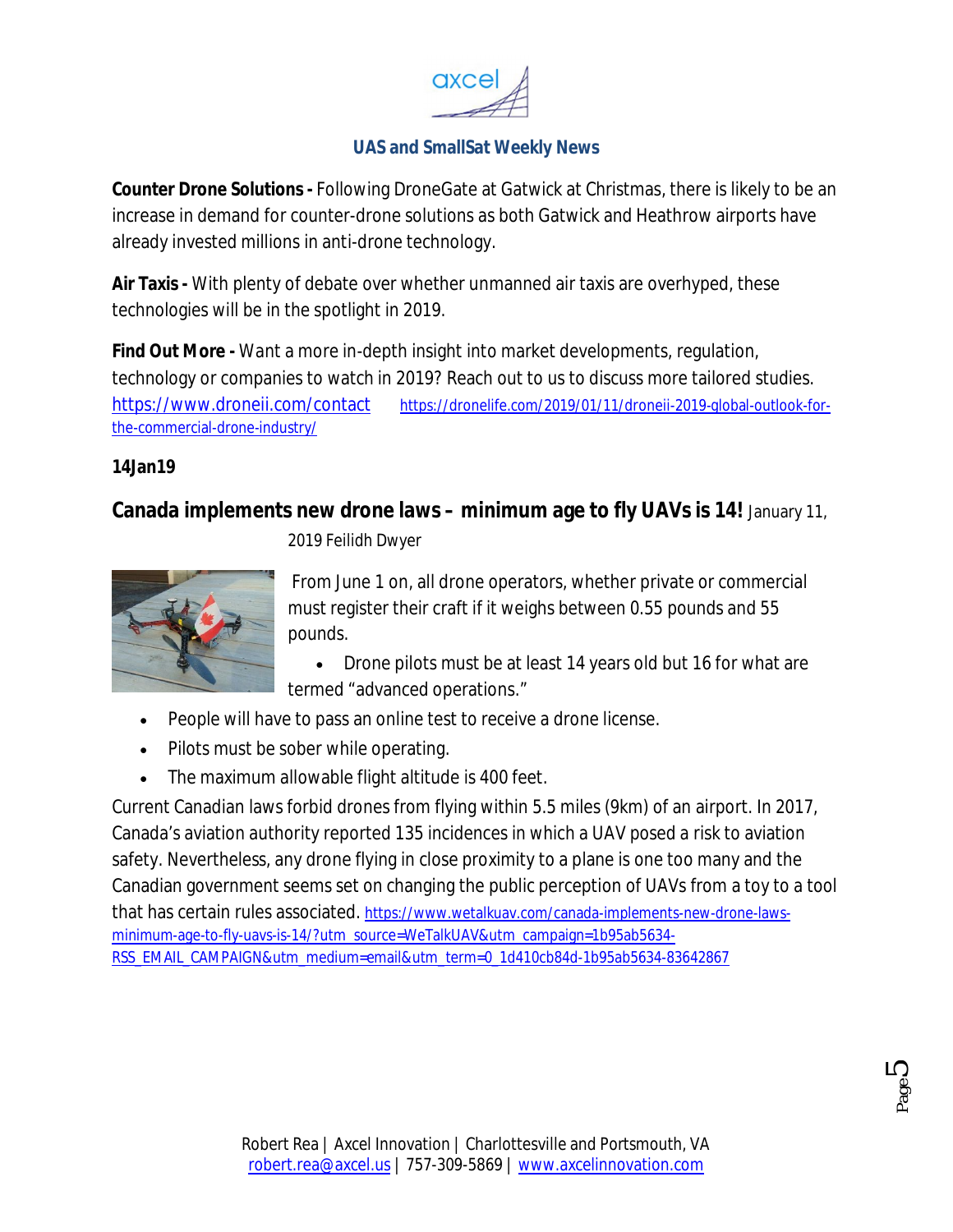

**Alphabet Unit Tests New System to Identify Airborne Drones** *Andy Pasztor* Jan. 13, 2019



*An Alphabet Inc. Wing delivery drone flies during a demonstration last year.*

Alphabet 's Inc. Wing unit and two other companies say they demonstrated a novel system to identify airborne drones, potentially paving the way toward expanded commercial uses of

unmanned aircraft.

The concept, tested in December near San Francisco and expected to be announced on Tuesday, is aimed at tracking different types of drones using disparate software applications linked by a common web-based system. By sharing such data, the location of drones and identity of operators can be captured easily on laptops, cellphones or other digital devices simultaneously. Under the concept, operators, government agencies and individual citizens would have access to the data.

The recent moves are among various pilot projects under way—many under federal auspices to study the feasibility of widespread drone operations. In the past, FAA officials have worried that lack of industry consensus threatens to further delay formal regulations. Longer term, industry and government officials still haven't worked out technical or funding principles for incorporating relatively small, low-flying drones with traditional ground-based radars that monitor manned aircraft at higher altitudes.

Much of the proposed air-traffic control system expansion probably will have to be automated, experts say, as the FAA already has done to a limited extent by streamlining the process for obtaining low-altitude flight approvals for small drones around airports. https://www.wsj.com/articles/alphabet-unit-tests-new-system-to-identify-airborne-drones-11547417035?mod=itp\_wsj&ru=yahoo

### **How to Dig a Hole with Two Drones and a Parachute** 7 Jan 2019 Evan Ackerman



The NIMBUS Lab at the University of Nebraska has been developing drones that have the unique ability to dig holes in the ground and then fill those holes with sensors. The drone needs to be able to carry a portable digging system a useful distance, locate a diggable spot, land, verify that the spot it



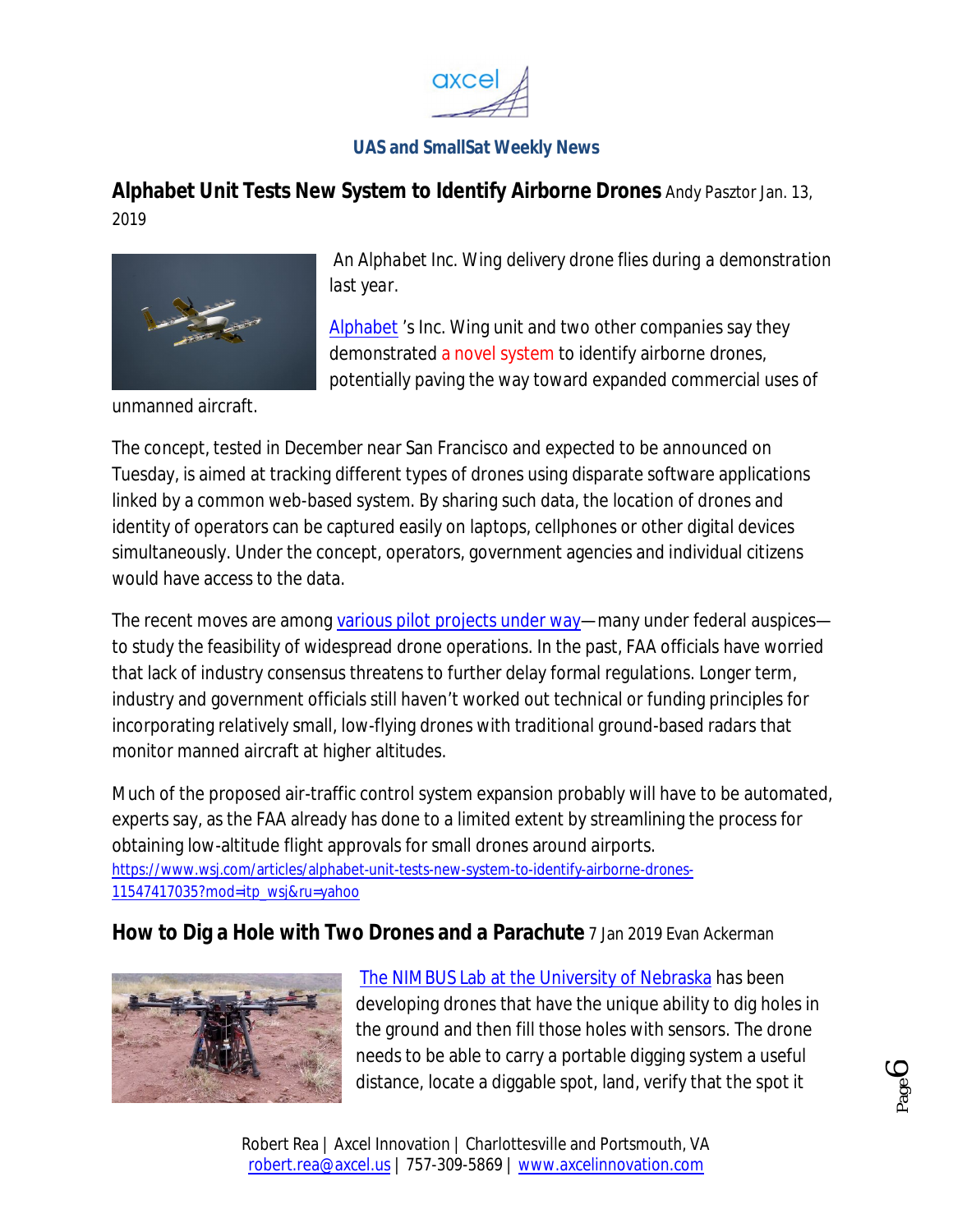

thought was diggable is in fact diggable, dig a hole and install the sensor, and then fly off again.

For more details, we spoke with the principal investigator on this project, NIMBUS Lab codirector Carrick Detweiler, via email.

*Battery powered drones have very short flight times, especially when flying with a heavy load. So to get to distant locations, we need to hitch a ride on another vehicle.* 

*Our UAS performs the detachment and parachuting autonomously. The system is smart enough to know if it is likely to succeed in emplacing a sensor after just a short amount of digging. If it isn't likely to succeed, then the system can go to other nearby locations to try again.*

**What are some potential use cases for this system?** *Our system can be used to deploy a wide range of sensors in remote or hard to access locations. We have a USDA-NIFA project where we are deploying sensors and UASs in sensitive wetlands environments, which are often hard to access in other ways without impacting the environment. We need to dig the sensors into the ground both to secure the sensors so they don't get washed away, but also for sensors such as soil moisture sensors that need good contact below the surface.*

*https://spectrum.ieee.org/automaton/robotics/drones/how-to-dig-a-hole-with-two-drones-and-a-parachute*

**Investors Chase UAS Market** DEE ANN DIVIS JANUARY 10, 2019 AIR, IUS EXCLUSIVE



Venture capitalists are set to break their 2017 record for investment in drone firms this year, attracted by faster than anticipated growth in the civil/commercial market for unmanned aircraft systems, according to a recent forecast by the Teal Group.

Though the global market for UAS includes drones for civil government and pleasure users, it is the commercial sector that is expected to take the lead. The total market is expected to triple from \$4.4 billion this year to \$13.1 billion in 2027 with the value of commercial drone activity expected to surpass what is currently the largest market for nonmilitary drones—the consumer/hobbyist sector.

The jump in the forecast is startling. In the new study, the annual market value for 2026 is \$1 billion higher than what Teal forecast just a year ago. The market value over the total 10-year period in the 2017 study was \$73.5 billion. The 2018 projection for the 10 years from 2018- 2027 inclusive is \$88.3 billion.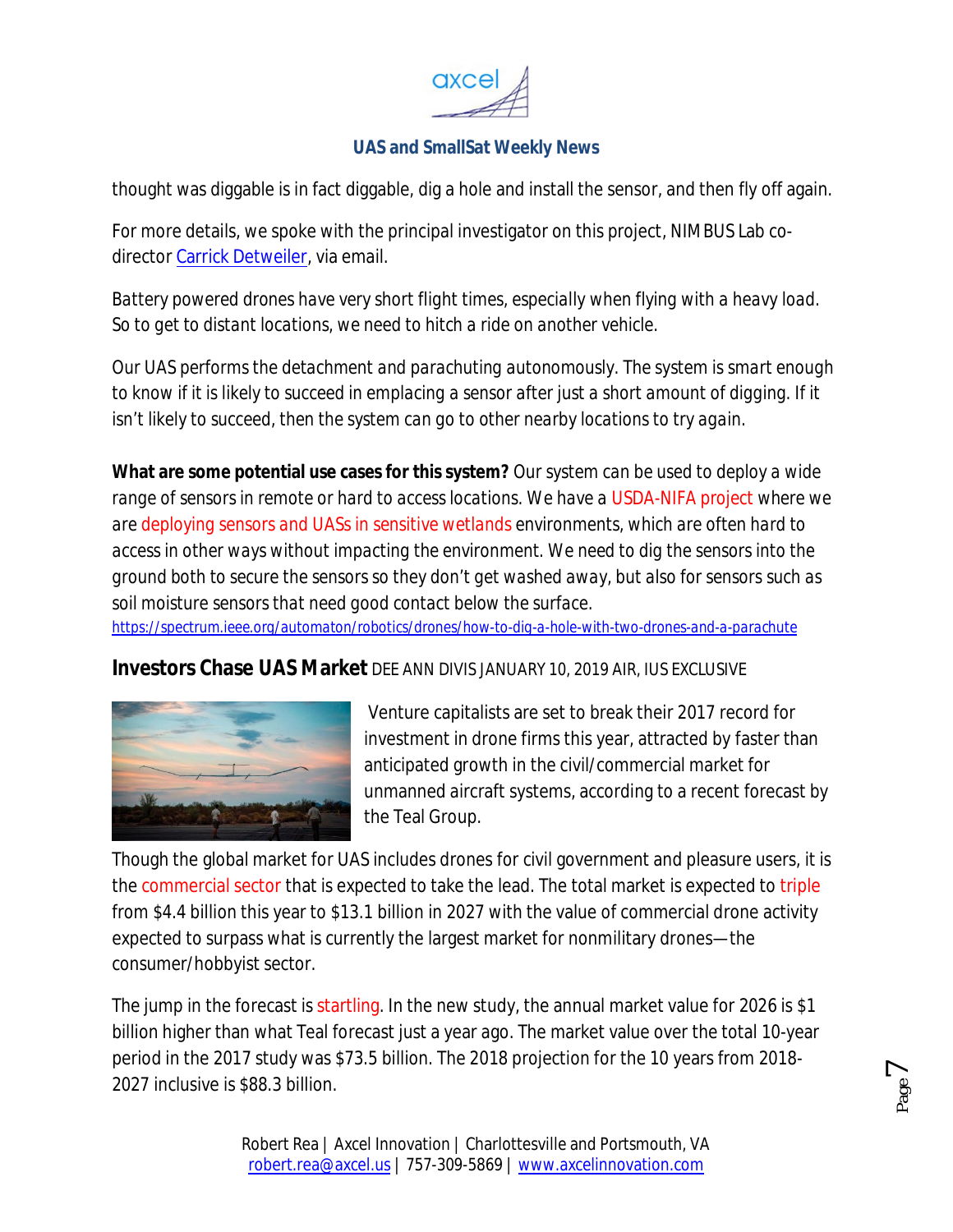

And there is room for even more activity should regulatory barriers or other factors turn more favorable. Teal's 2018 forecast does not incorporate what is expected to be a huge market for delivery drones as this application is seen as blossoming outside of the 10-year forecast period. Also worth noting is that the study includes the market for agricultural spraying but not other agricultural drone applications as these too have yet to mature. Agriculture will someday be the largest market for UAS, according to Teal, though it is not expected to reach that potential during the next 10 years. http://insideunmannedsystems.com/investors-chase-uas-market/

# **UK defenseless against 'disruptive drone attacks' at British airports, minister**

admits Latest News Travel Advisory Travel Alerts Tips January 14, 2019



There's no easy way to prevent rogue drone pilots from causing disruptions at UK airports, transport secretary Chris Grayling has said. It means the chaos recently experienced by passengers at Gatwick and Heathrow may be repeated.

Drone disruptions have become a hot topic in the UK

recently after two major airport incidents in London. Around 1,000 flights were canceled, affecting the travel plans of 140,000 people, after two unmanned aircraft hampered Gatwick's operations for two days in December. Heathrow had to hold plane departures for an hour last Tuesday after a drone was spotted in the vicinity of the airport.

With no breakthrough in sight on the technological field, the UK authorities earlier this week gave the police more powers to punish drone operators for violations. The measures included increased exclusion zones around airports; a new register and competent tests for owners as well as a fixed set of fines. Failing to comply with an officer's demands to land a drone or operating an unmanned aerial vehicle without a registration from now on carries a penalty of £100). https://travelwirenews.com/uk-defenseless-against-disruptive-drone-attacks-at-british-airports-ministeradmits-1269680/

**Saudi Arabia opens drone market with electronic registration system** January 14,

2019 Philip Butterworth-Hayes UAS traffic management news



Saudi Arabia's General Authority of Civil Aviation (GACA) has launched its electronic service for drones. It's campaign was launched with the aim of enhancing awareness of the

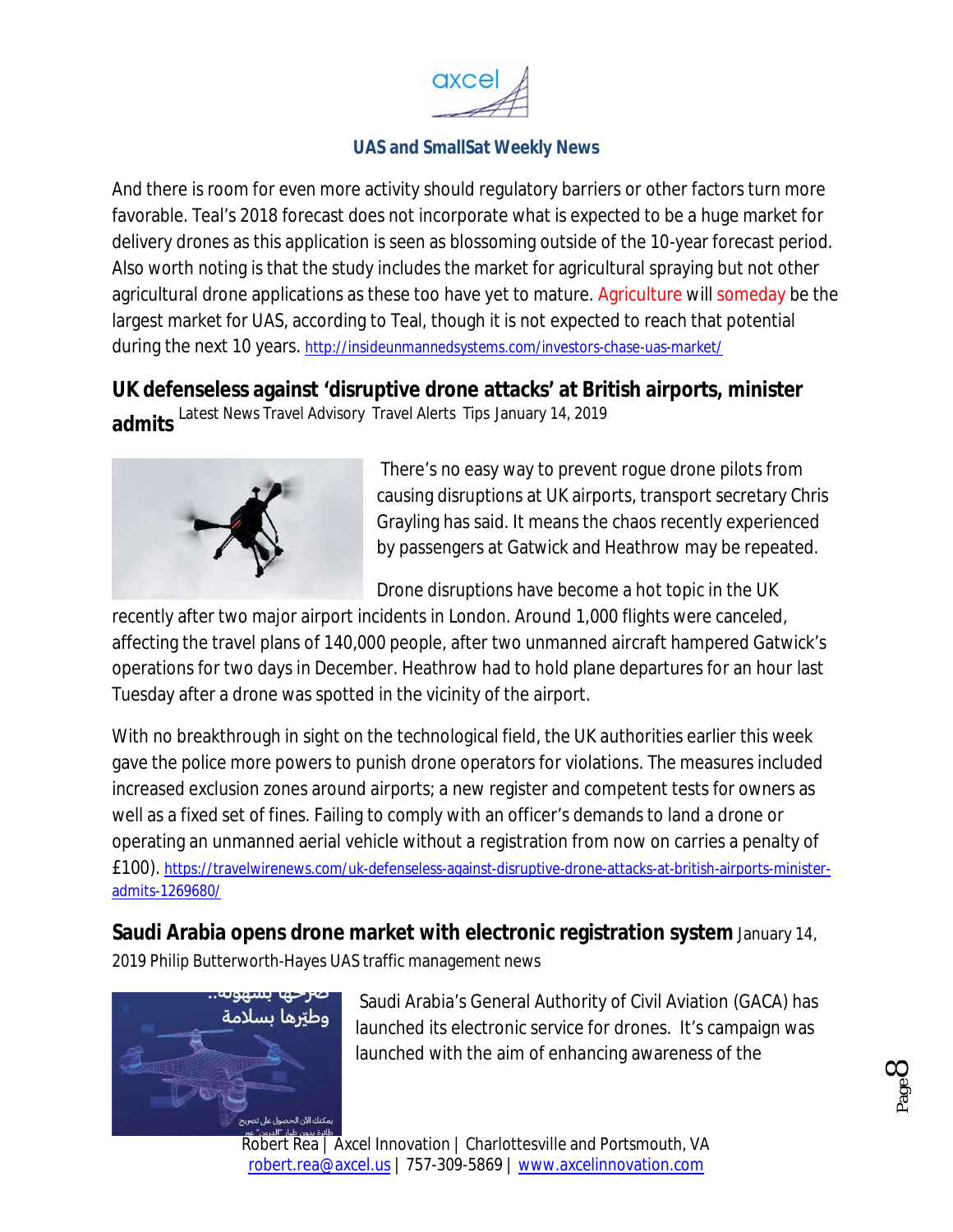

importance of registering and issuing licenses which is a prerequisite for operating drones in the Kingdom.

A recreational drone permit will cost \$67 and customers will have to log their identity and the make and serial number of the drone within a registration system. Commercial drone permits will cost \$133, and users will have to complete a training course.

The electronic service for registering drones is user-friendly, where all the intended user has to do is visit the website, fill out the needed information and follow up the process electronically. It links the process to a number of government organizations to make registration quite easy. https://www.unmannedairspace.info/uncategorized/saudi-arabia-opens-drone-market-electronic-registrationsystem/

**CES 2019: 5G networks, re-charging drones in flight and anti-spoofing kit** January 11, 2019 Philip Butterworth-Hayes UAS traffic management news



Drone and UTM industry professionals may remember the 2019 Consumer Electronics Show in Las Vegas mainly for launch of Bell's Nexus air taxi concept, but other notable insights emerged from the event.

Verizon Chief Executive Officer Hans Vestberg spoke of the quantum leap which 5G will bring to autonomous vehicles, advanced robotics, artificial intelligence and more – with major implications to the UAS sector. These include: mobile devices traveling 500 kilometers per hour can potentially stay connected, and one million devices can be supported in a square kilometer. Verizon will be the first company to connect 1 million drones to the 5G network.

Global Energy Transmission announced it had developed a remote charging system to allow battery-powered drones to fly forever. By hovering for just a few minutes over a pre-installed charging area, drones can hop between power hotspots along extended flight routes.

Regulus announced the launch of its "first commercial-grade, multi-constellation navigation solution with robust, built-in global navigation satellite system (GNSS) spoofing and jamming defense." https://www.unmannedairspace.info/uncategorized/ces-2019-5g-networks-re-charging-drones-flightanti-spoofing-kit/

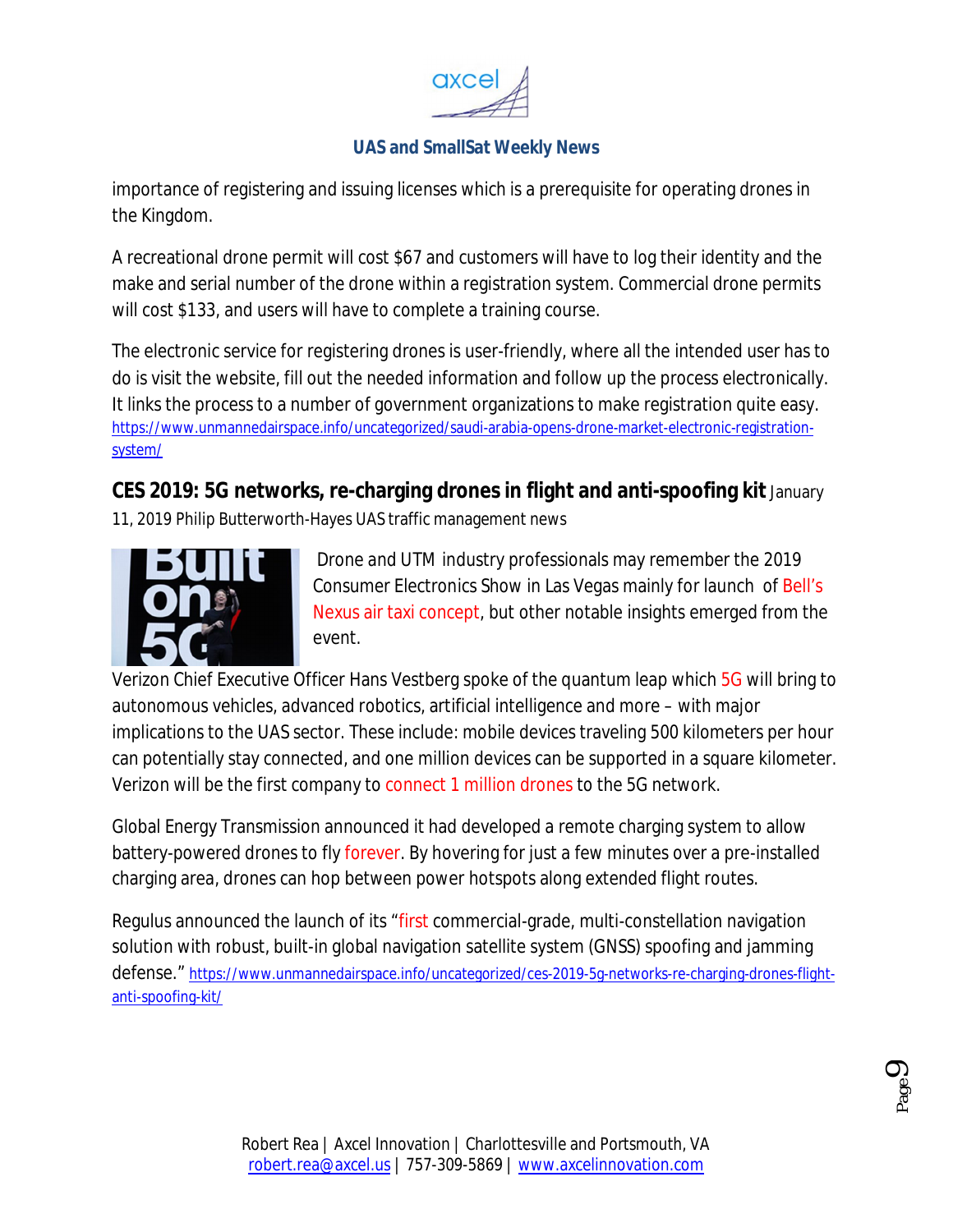

**Drone used to count seal colony pups for first time** APPLICATION BUSINESS DJI DRONES AT WORKH EADLINE NEWS ALEX DOUGLAS JANUARY 14, 2019



The work, carried out in November off the Northumberland Coast, by Ritchie Southerton Photography but only recently published, counted 2,602 seal pups compared to 1,740 in 2014.

According to a report from Heliguy, experts believe the use of a drone in this way can help make the counts more accurate and

efficient while causing less stress for the seals.

Ritchie Southerton Photography worked alongside National trust rangers to complete the work. He said: "The drone, which was compact and easy to transport, helped with the accuracy of the count and it allowed me to fly over the seals and get close to them without disturbing them, which was less intrusive for them and safer for us – as the mother seals can get quite protective and are prone to chasing you. The drone also helped to save time. On the first day, the drone counted 200 more seals than what was achieved on foot."

"The Phantom 4 Pro was the perfect choice, due its compact size, which makes it incredibly portable. It also has a very good camera with good battery life with 25-30 minutes of flying time, and it worked faultlessly operating from a small boat and in damp conditions from staying on the islands for five weeks."

In total, Ritchie conducted 71 flights over an 18-hour period, covering 189,742 meters and capturing 4,000 still images, helping to count just over 2,600 seal pups. https://www.commercialdroneprofessional.com/drone-used-to-count-seal-colony-pups-for-firsttime/?utm\_source=Email+Campaign&utm\_medium=email&utm\_campaign=45819-288458- Commercial+Drone+Professional+DNA+-+2019-01-14

### **15Jan19**

# **FAA Proposes More Commercial Drone Operations at Night and Over People**

*Andy Pasztor* Jan. 14, 2019



Federal air-safety regulators for the first time proposed allowing small drones to routinely fly over crowds of people and at night, longawaited steps toward opening up more airspace and commercial opportunities for unmanned aircraft.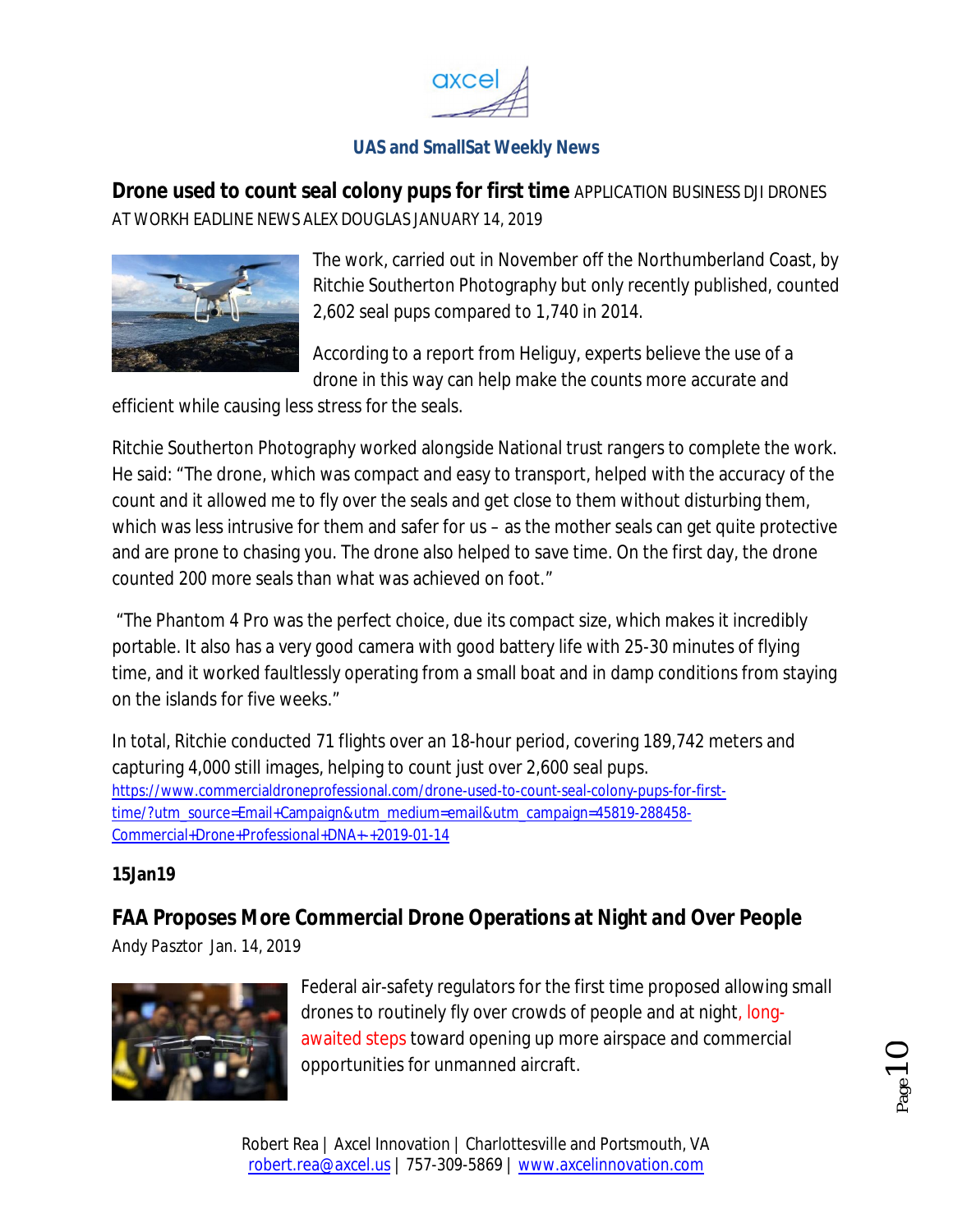

The preliminary rules, released Monday by the Federal Aviation Administration, call for enhanced training of ground operators and installation of anti-collision lights.

The draft document also breaks new regulatory ground by creating separate categories of drones based on weight and other criteria, and then seeks to impose different levels of safeguards to prevent injuries in the event of a crash. Among other things, the FAA wants manufacturers to demonstrate that production materials, speed, altitude restrictions and emergency maneuvering capabilities will prevent injuries, particularly from propellers or other rotating parts.

For the fastest and heaviest drones covered by the proposal, the agency envisions allowing flights over some large crowds such as concerts or athletic events in closed stadiums as long as attendees are notified. The proposal in most cases would prohibit unmanned vehicles from hovering over one section of the audience. The proposal applies to drones weighing less than 55 pounds—those already covered by earlier rules—and it doesn't call for flights above the current 400-foot altitude limit.

If it is finalized, drone operators no longer would have to go through the time-consuming process of applying for specific FAA waivers or exemptions covering many operations. https://www.wsj.com/articles/faa-proposes-more-commercial-drone-operations-at-night-and-over-people-11547495257?mod=djemlogistics\_h

**InstantEye Robotics Announces New Tactical Multi-Role sUAS** 14 Jan 2019 Mike Rees



The InstantEye Mk-3 is an encrypted, digital system with visible and thermal video as well as still imagery to support standoff reconnaissance. It is the largest aircraft in the family with a payload capacity of over three pounds. It is designed to provide near real-time ISR, communications relay, chemical/radiological detection and payload deliveryto defeat IEDs.

It uses a tablet computer as a viewing device, with a two-hand controller. The tablet allows the operator to capture and review still imagery in flight and program waypoints. https://www.unmannedsystemstechnology.com/2019/01/instanteye-robotics-announces-new-tactical-multi-rolesuas/?utm\_source=Unmanned+Systems+Technology+Newsletter&utm\_campaign=87e261ecb0 eBrief\_2019\_Jan\_15&utm\_medium=email&utm\_term=0\_6fc3c01e8d-87e261ecb0-119747501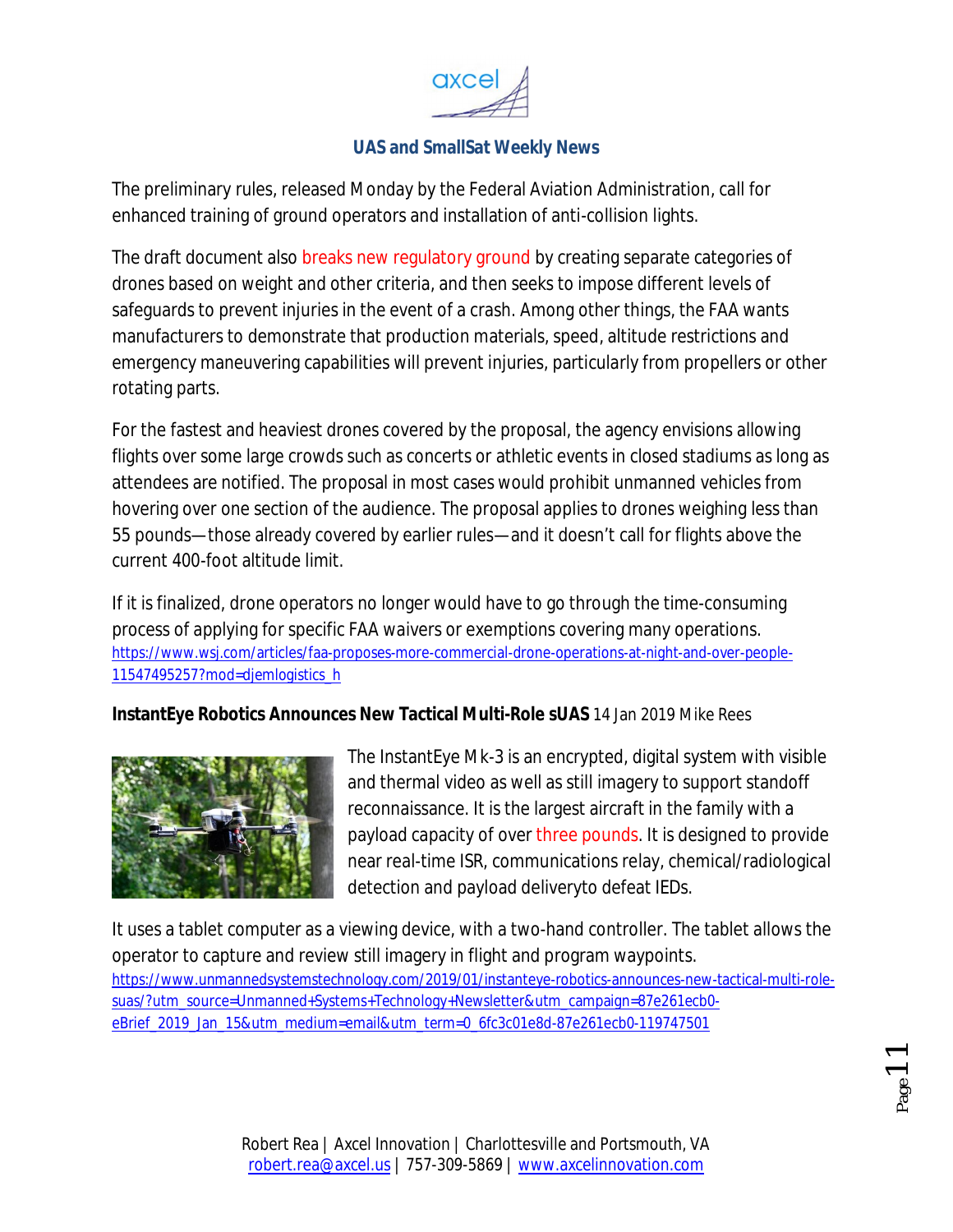

# **State of Nevada UAS Test Site Selected for Milestone DOT / FAA UAS Traffic Management Pilot Program** January 14, 2019



On 14 January 2019, Department of Transportation Secretary Elaine L. Chao addressed attendees to the Transportation Research Board 98<sup>th</sup> Annual Meeting on the Future of Transportation. She highlighted the DOT / FAA Unmanned Aircraft System Traffic Management Pilot

Program (UPP) awardees, which included the FAA-designated State of Nevada UAS Test Site.

"The State of Nevada is quickly becoming a focal point for the UAS industry" said Reno Mayor Hillary Schieve. "Last year the City of Reno was selected to participate in the FAA's UAS Integration Pilot Program, and now we are honored to have the opportunity to partner with the Nevada Institute for Autonomous Systems as they conduct testing that will help develop processes for safe integration of drones into the National Airspace." This past year, Business Facilities magazine ranked Nevada second among states for its drone industry, with New York coming in first.

The Nevada Unmanned Aircraft System Traffic Management Pilot Program (UPP) will focus on advanced airspace, drone, and sensor technology for safe drone airspace operations in an urban environment. Nevada UPP partners include Fortune 50 companies and Nevada Teammates/Airspace developers including: AiRXOS a GE venture, ANRA Technologies, WhiteFox Defense, Iris Automation, Drone America, Praxis Aerospace Concepts International, Inc., UltiSat, Inc., AviSight, Deseret-UAS/USU, Telesis, Reno-Tahoe Airport Authority, the Cities of Reno and Henderson, Town of Laughlin, and international partners Unifly and the Institute of Aviation, Warsaw (ILOT). https://uasweekly.com/2019/01/14/state-of-nevada-uas-test-site-selected-for-milestone-dotfaa-uas-traffic-management-pilot-program/

### **16Jan19**

**Approved Drone Pilots commends DJI's 'call for caution' statement** COUNTER-DRONE CRIME HEADLINE NEWS REGULATION ALEX DOUGLAS JANUARY 16, 2019



Highlighting the need for care, especially when events are unfolding, ADP stressed that it is important not to jump to conclusions as historically, drone incidents turn out to be disproved on investigation.

When human factors are involved in the identification of

Robert Rea | Axcel Innovation | Charlottesville and Portsmouth, VA robert.rea@axcel.us | 757-309-5869 | www.axcelinnovation.com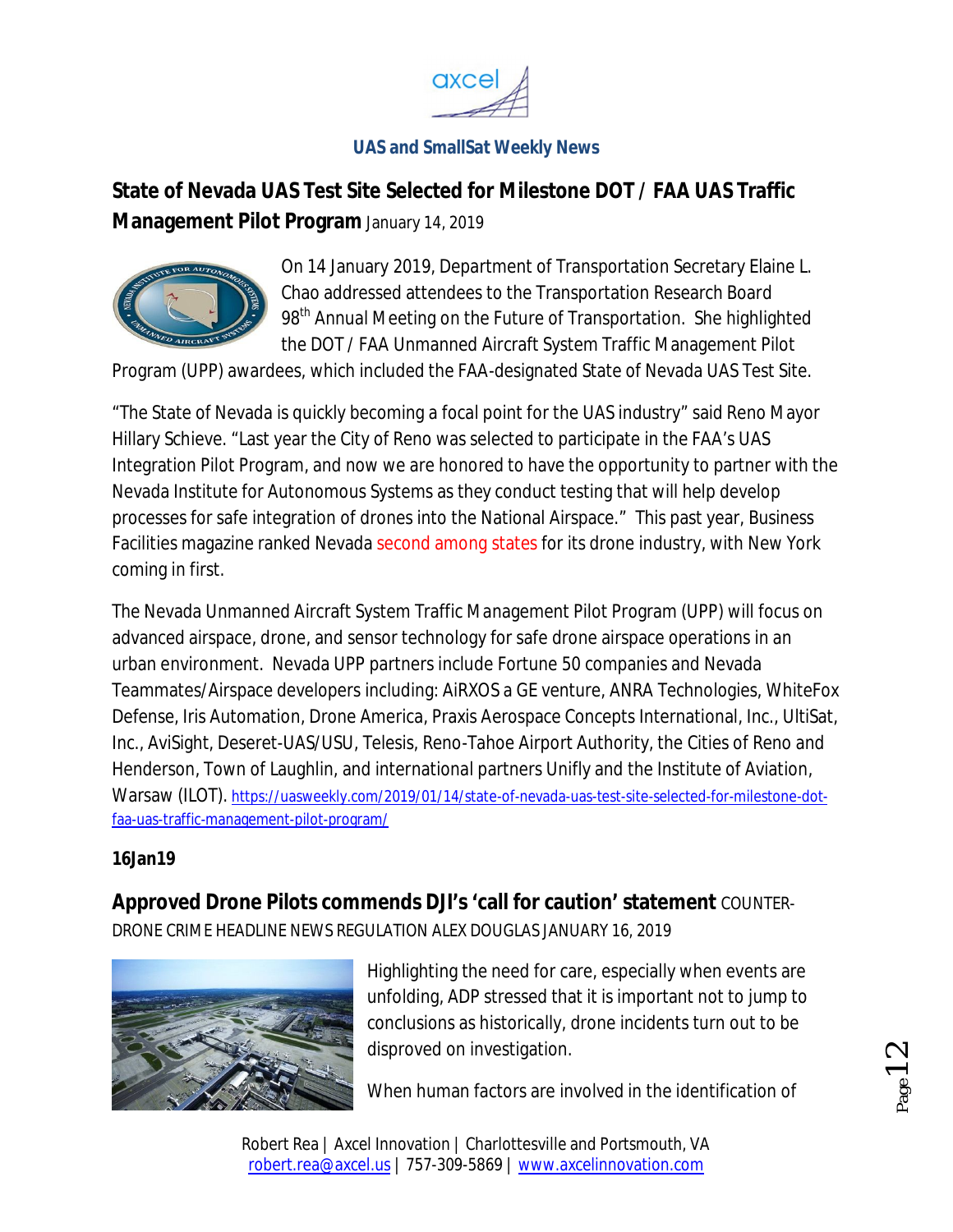

objects or lights in the sky, there is a significant potential for false positive sightings of drones, saying it would support robust sanity checking of sightings using proven counter drone technology.

The statement, released by ADP late last week, went on to describe how in the recent alleged drone sighting at Heathrow, ADS-B monitoring showed a police helicopter in attendance for an extended period very close to the airfield which coincided with sightings cited in the press and videos of lights on social media.

Nicholas Drye, co-founder of ADP thinks it is important that people understand that drones are just a tool to help people in their work. "While people will have seen their use in Hollywood blockbusters, TV programs and adverts, most of the commercial drone work is for more mundane tasks such as surveying high or inaccessible buildings, mapping terrain and assisting the agricultural sector. Drones are also used daily by our Police, Fire, Ambulance and search and rescue services." https://www.commercialdroneprofessional.com/approved-drone-pilots-commends-djiscall-for-caution-statement/?utm\_source=Email+Campaign&utm\_medium=email&utm\_campaign=45819-288689- Commercial+Drone+Professional+DNA+-+2019-01-16

**Swiss rail service making plans to integrate air taxi operation** APPLICATION BUSINESS EUROPE HEADLINE NEWS TECHNOLOGY ALEX DOUGLAS JANUARY 16, 2019



It is reportedly in talks with Lilium, a Germany-based UAV VTOL firm, to develop air taxis to transport customers from rail stations to destinations.

According to reports from Swiss news outlet, SonntagsZeitung, a prototype flying vehicle that can carry as many as five passengers

already exists, and talks have begun. Raffael Hirt, a spokesman for the Swiss rail service, said: "The rail service and the airline taxi company Lilium are currently engaged in talks on cooperation. The parties have signed a letter of intent.

The exact role the SBB could play in the joint venture has not yet been determined, and the rail service could be a marketer of the air taxi service or a co-operator of the flight operations. https://www.commercialdroneprofessional.com/swiss-rail-service-making-plans-to-integrate-air-taxioperation/?utm\_source=Email+Campaign&utm\_medium=email&utm\_campaign=45819-288689- Commercial+Drone+Professional+DNA+-+2019-01-16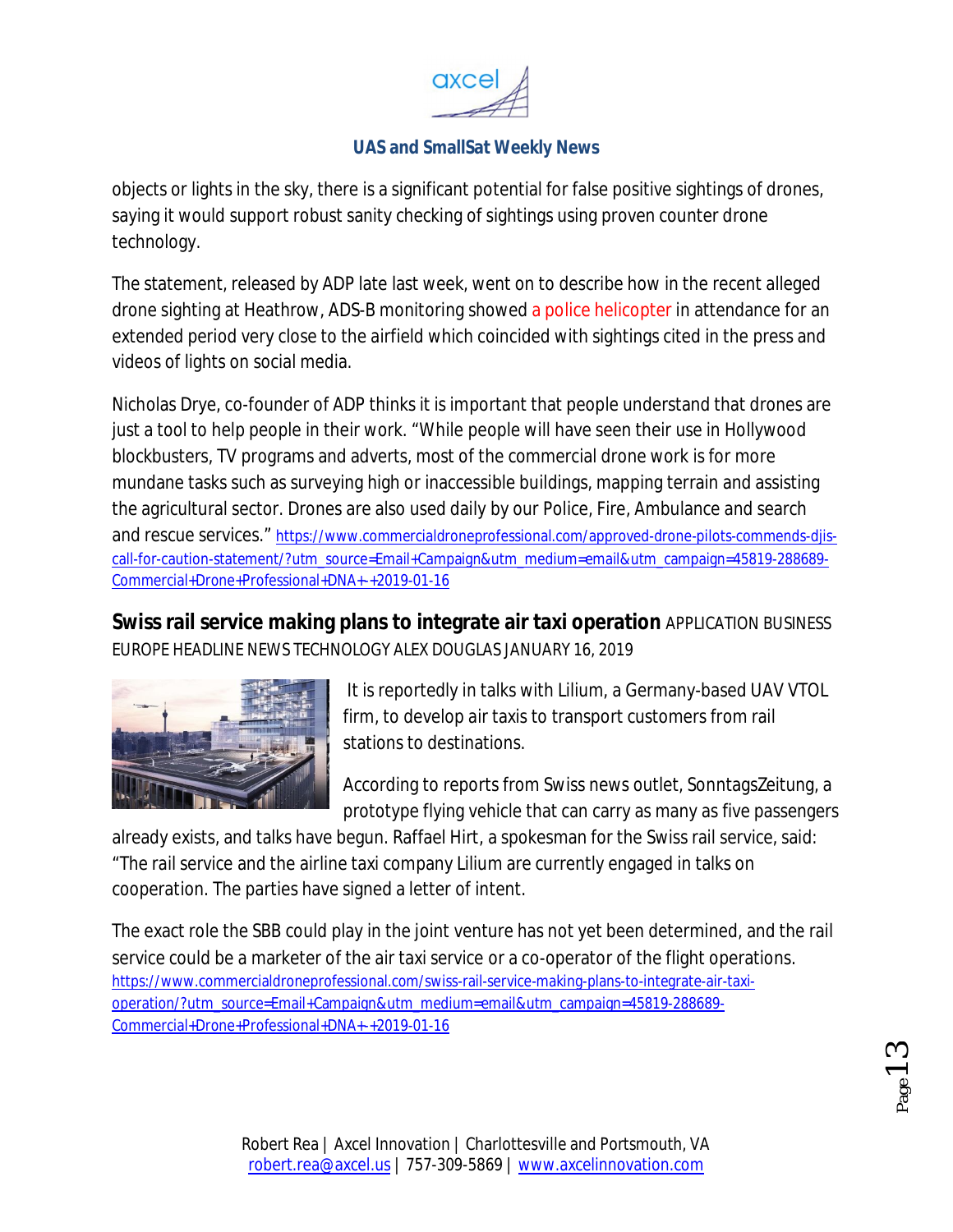

## **Verity Studios to kick off 2019 with drone choreography team expansion**

APPLICATION BUSINESS INTERNATIONAL NEWS ALEX DOUGLAS JANUARY 16, 201



Verity Studios is on the lookout for someone who can be a part of its growing work. The role requires someone to program drone motion and light choreographies for the world's best-known artists and the biggest live events, work with clients' creative teams to bring drone show

segments to life, design, develop, and test new drone motion elements and lighting effects, and contribute to the development of drone choreography design tools.

Based in Switzerland, Verity Studios' drones have been involved in a number of significant events in recent years and continue to do so as time progresses. In the past, Verity Studios helped put on shows at the Dubai Mall, Madison Square Garden and also worked with Metallica.

In September, Commercial Drone Professional covered Verity Studios work with Drake, you can watch the video here: https://www.commercialdroneprofessional.com/verity-studios-to-kick-off-2019-withdrone-choreography-teamexpansion/?utm\_source=Email+Campaign&utm\_medium=email&utm\_campaign=45819-288689- Commercial+Drone+Professional+DNA+-+2019-01-16

# **AUVSI kicks off second annual Xcellence humanitarian awards for unmanned**

**tech** APPLICATION EVENTS NEWS UNITED STATES ALEX DOUGLAS JANUARY 16, 2019



The awards set out to provide an opportunity for the industry to recognize and reward organizations and individuals who have used unmanned technology in innovative ways to serve humanitarian or philanthropic efforts around the world.

Brian Wynne, CEO of AUVSI, commented, "The first-ever

Humanitarian Awards in 2018 gave us an opportunity to recognize the accomplishments of truly exceptional leaders with a passion for service and the vision to solve the world's problems in new and innovative ways. The world needs to know about these individuals, and with the help of our partner, DJI, we can share their stories to inspire a new generation of humanitarian projects."

The awards will take place at AUVSI Xponential from April 29 to May 2 at McCormick Place in Chicago. The awards will announce recipients across 14 categories highlighting technology,

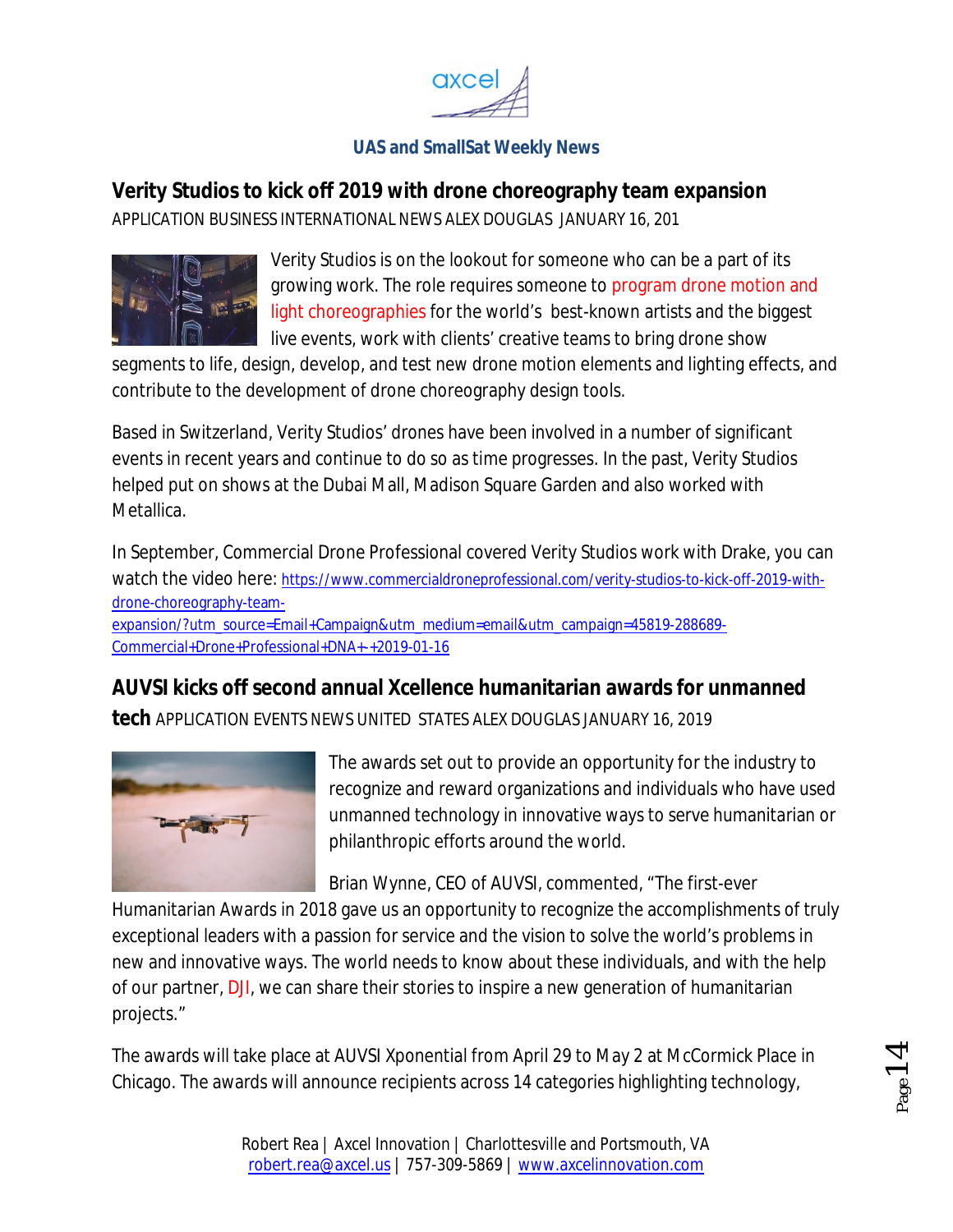

solutions and operations that improve economy, lifestyle and society, with Humanitarian Award winners being recognized with a \$25,000 donation.

Last year, the awards went to five organizations that flew drones on critical, life-saving missions around the world, including hurricane recovery, search and rescue, hazard mapping and medical deliveries. Anyone interested in nominating can go to the official AUVSI Xcellence Awards website to register before deadlines close on February 6.

https://www.commercialdroneprofessional.com/auvsi-kicks-off-second-annual-xcellence-humanitarian-awardsfor-unmanned-tech/?utm\_source=Email+Campaign&utm\_medium=email&utm\_campaign=45819-288689- Commercial+Drone+Professional+DNA+-+2019-01-16

# **JD, China's E-Commerce Giant, Says 50% of Deliveries Will Be Made by Drone**

Miriam McNabb January 16, 2019

While the U.S. and Europe inch closer to drone delivery, China is racing ahead. China's leading ecommerce company, JD, has launched an aggressive trial that the company says will lead to 50% of its packages being delivered by drone.

Xinhua.net reports that New Year's gifts are being delivered by drone to rural areas ahead of China's Spring Festival.

Guang'an, an agricultural area in the Sichuan province, was the first city to trial delivery drones in China's rural southwestern region, but JD hopes to expand the program quickly to other cities. Three flight routes connect the city's downtown central delivery station with three major suburban transfer stations. A round trip between the central station to a suburban village usually takes an expressman an hour by tricycle, but it only takes a delivery UAV six minutes to fly across the mountain road.

Chinese logistics company SF Express is the first company in China approved to operate commercial drones for delivery. The drones have a max payload of 30 kg – about  $66$  pounds – more than enough for delivery of everything from fresh food to clothing and electronics. https://dronelife.com/2019/01/16/jd-chinas-e-commerce-giant-says-50-of-deliveries-will-be-made-by-drone/

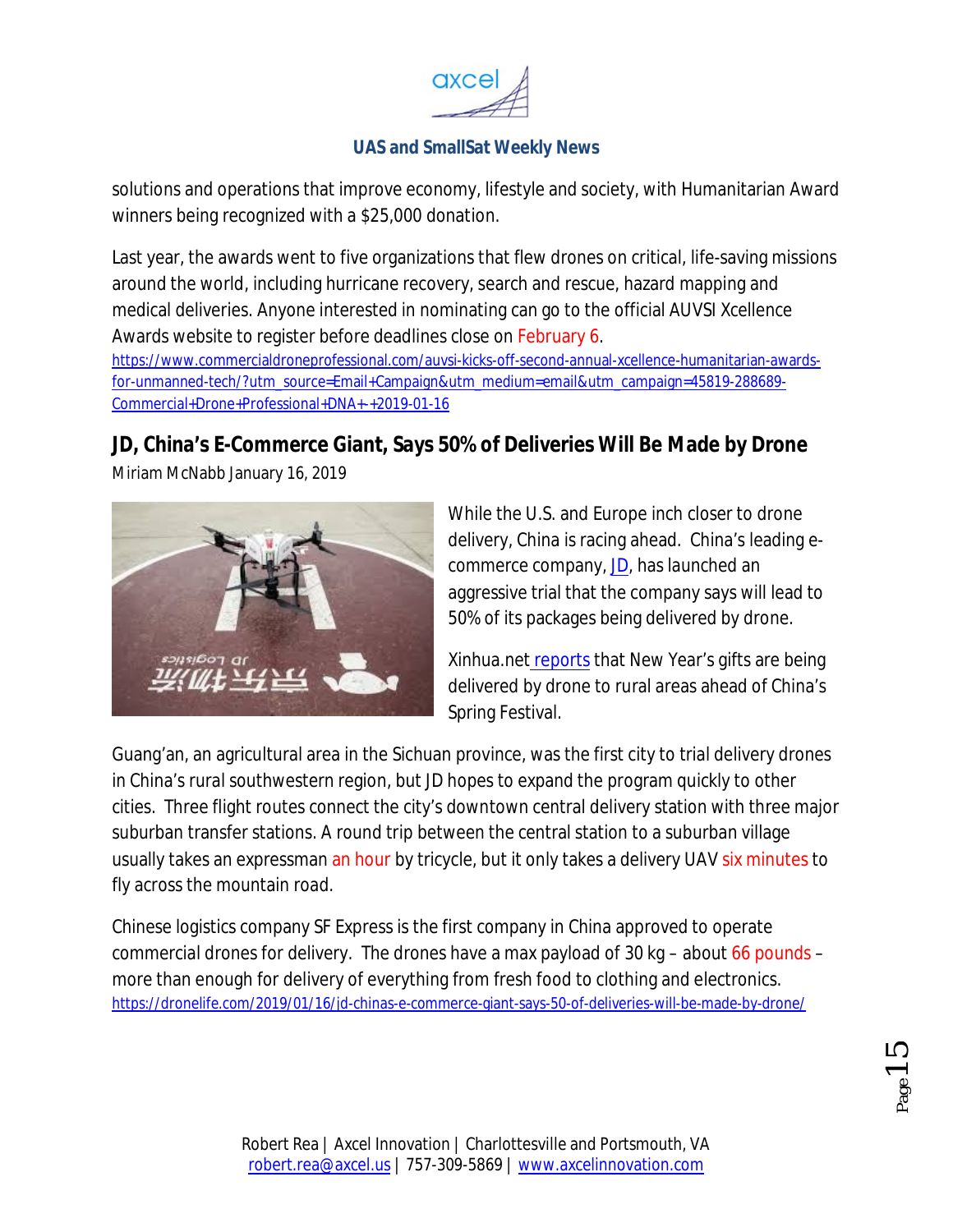

**Drones to achieve "unlimited flight" using wireless charging** January 16, 2019 Feilidh Dwyer



Even the best commercial drones struggle to stay in the air much beyond 30 minutes, and that can interfere with important tasks such as powerline or mine inspections, transporting important goods such as human organs or spraying crops on farms.

At the Consumer Electronics Show in Las Vegas this year one company, Global Energy Transmission, based in Portland, Oregon, showed off its impressive wireless drone charging solution.

In order for a drone to be capable of receiving a charge, they must first be fitted with a GET recharging pack. Once that is in place, an electric, industrial-class drone may simply hover over one of these spots for six minutes and achieve a full charge. The drones they've used for testing this technology weighed 18 lbs without the battery and 30 pounds at takeoff. Without charge, it can stay airborne for 28 minutes.

The company is billing its innovation as "the ultimate solution for unlimited flight." The company posted a video online of one of their drones flying for 2 hours continuously.

Each charging spot is a hexagonal shape standing 26 feet across which makes it large enough for several drones to simultaneously charge. The beauty of this system is that, if the charging stations are placed at convenient locations along a flight route (say every 5 miles), the potential distance a drone can travel becomes virtually unlimited. https://www.wetalkuav.com/wirelesscharging-for-unlimited-flight/

### **17Jan19**

**Drones Help Power New Retail Inventory Tool** Michael Bates January 14, 2019



Pensa Systems has unveiled its new "retail inventory visibility system": an approach that uses computer vision to "see," artificial intelligence to learn, analyze and conclude, and autonomous drones as roving eyes to automate visual tasks. The system is designed to inform

Page<sup>1</sup>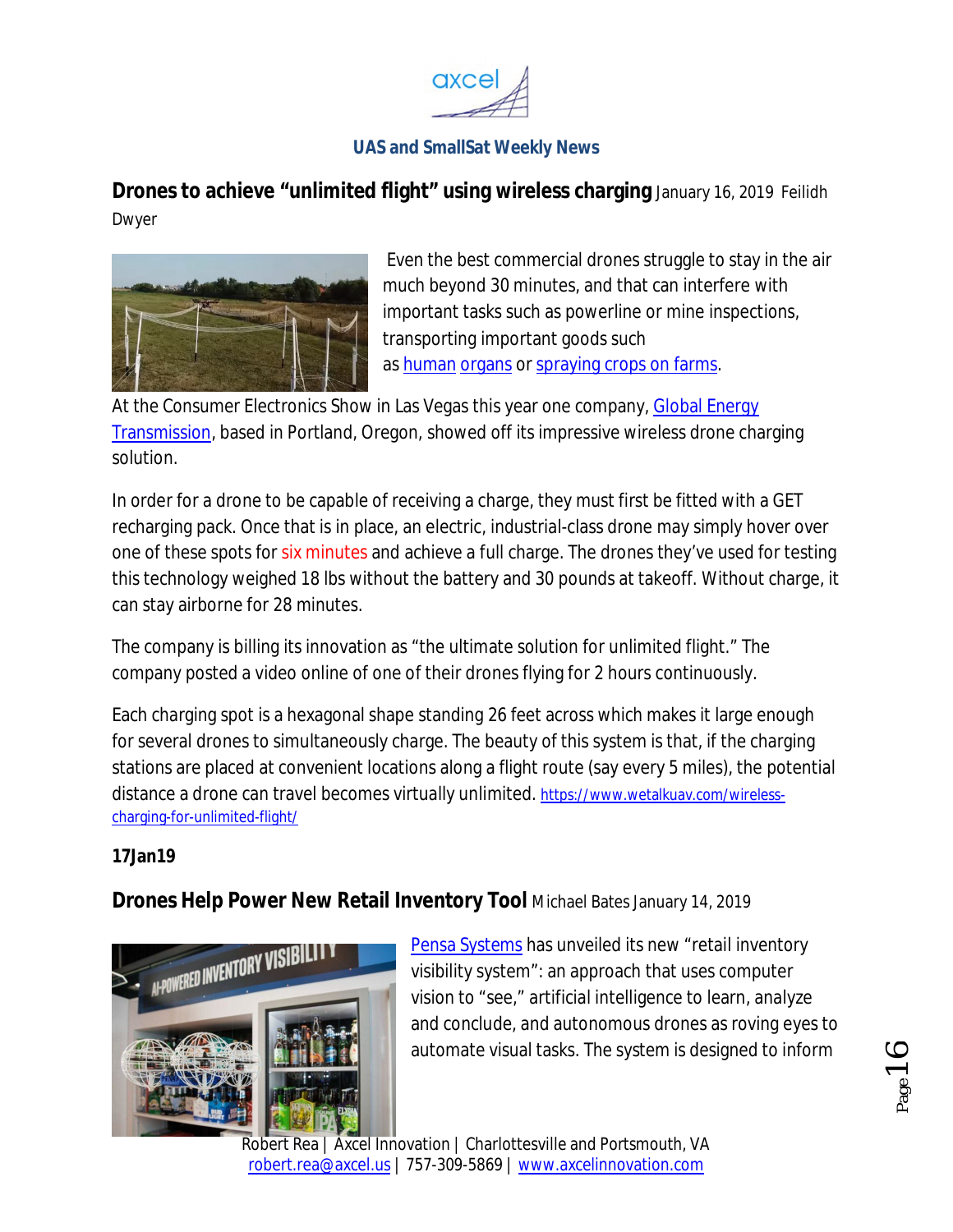

retailers and brands of what is actually on shelves – across all stores, everywhere, at any point in time.

Pensa recently completed a successful pilot of its new inventory visibility system with Anheuser-Busch InBev in the IGA Extra Beck store in Montreal. With less than 90 minutes of setup time, the drone-based system collected hourly and daily data on out-of-stocks and shareof-shelf within the beer section.

Over a period of two weeks, the system scanned dry shelves and coolers with multiple product types capturing 15.9 million images during 200 flights (totaling 2 miles of travel), with its continuous learning accuracy reaching 98% for out-of-stock detection.

Pensa Systems recently raised \$5 million in new funding to accelerate the deployment of its system. The company has now raised a total of \$7.2 million. The new round was led by Signia Venture Partners, with participation from new investor Commerce Ventures, as well as existing investors ZX Ventures, ATX Seed Ventures, Capital Factory, Revtech Ventures and others. https://unmanned-aerial.com/drones-help-power-new-retail-inventorytool?utm\_medium=email&utm\_source=LNH+01-17-2019&utm\_campaign=UAO+Latest+News+Headlines

## **DroneDeploy Hits Milestone of 1 Million Flights** Betsy Lillian January 16, 2019



*Mike Winn, CEO* 

The company says the milestone was made possible by the 4,000 customers who used aerial data in industries such as construction, agriculture, energy and emergency management. The software has helped customers map more than 40

million acres across 180 countries. For comparison, the company announced a milestone of 10 million acres in 160 countries in March 2017, 5 million acres in 130 countries in August 2016 and 2 million acres in 100 countries in March 2016.

DroneDeploy says its success in 2018 came from onboarding a number of construction companies. The company now serves hundreds of contractors, including Brasfield and Gorrie, Jacobs, Layton Construction, McCarthy Building Cos., Skanska, and Sundt Construction. https://unmanned-aerial.com/dronedeploy-hits-milestone-of-1-millionflights?utm\_medium=email&utm\_source=LNH+01-17-2019&utm\_campaign=UAO+Latest+News+Headlines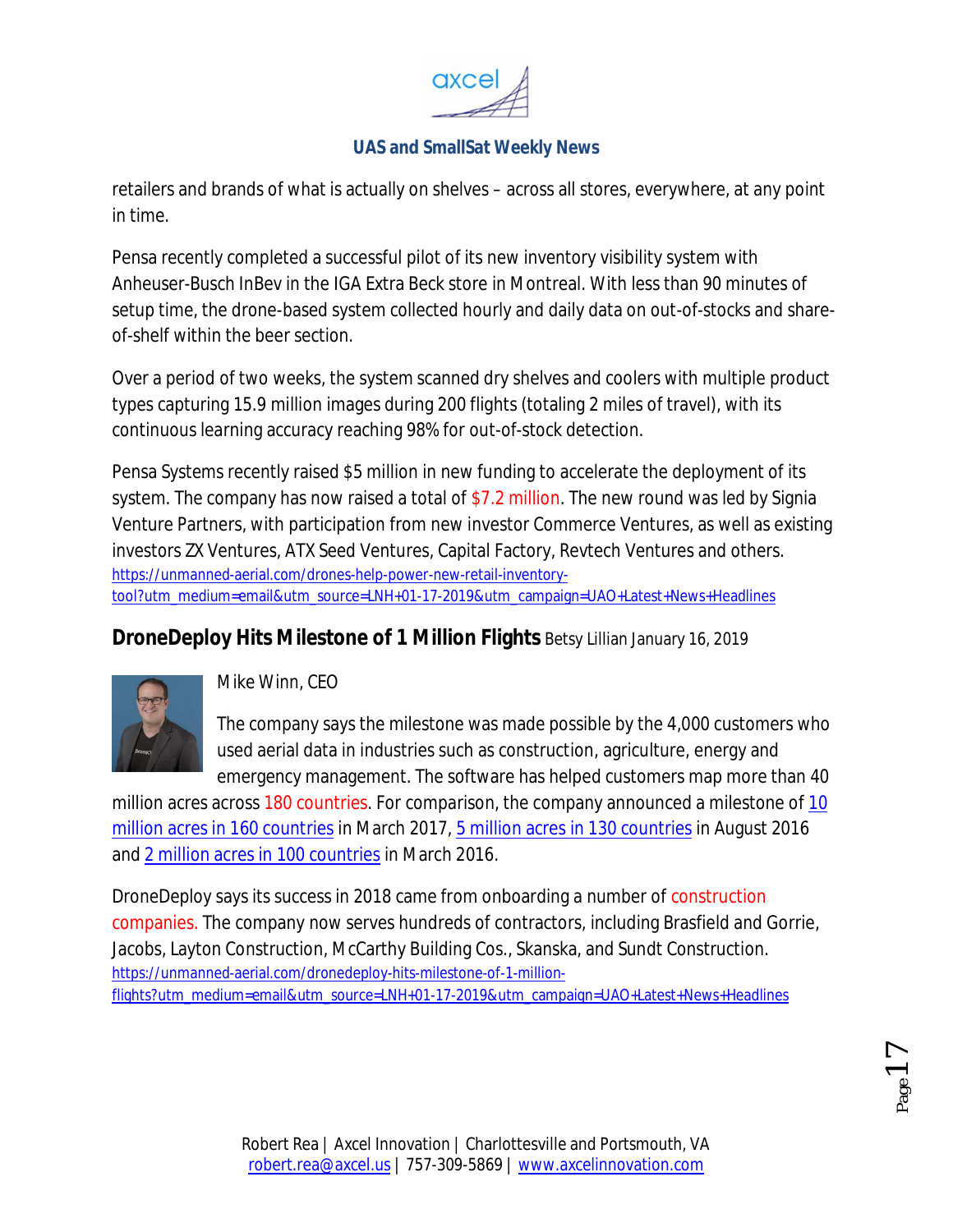

# **The Chula Vista Police Department Defines How Drones Can Be Used as First**

**Responders** Jeremiah Karpowicz January 15, 2019



As one of the agencies involved with San Diego's participation in the FAA's Integration Pilot Program, the Chula Vista Police Department (CVPD) is helping to pioneer what it means for police departments to think of and use drones as first responders. CVPD is working with Cape to integrate Cape-enabled drones into daily emergency

response operations to give CVPD officers and drone operators the ability to share valuable



information.

"Let's look at what kind of a difference a drone can make when we're dealing with a situation that's taking place in a crowded park," said Chula Vista Police Chief Roxana Kennedy. "If we get a call that says someone might have a weapon in that park, it can be difficult for officers to find out whether or not that's the case when they have to deal with everything from keeping a crowd of people calm to trees and other objects that block their visibility. A

drone can come in from a different vantage point to avoid those obstacles without that crowd ever noticing anything, to identify whether or not that person is actually armed. Knowing that will change the scenario as officers make their entry and guide how they deal with everything and everyone."

It's a difference that some larger departments have enabled thanks to manned aircraft support, but that's not often a realistic option for the CVPD. Their department does not have a manned aircraft program, and while they can receive aid from nearby departments, it's really not something they can rely on given those departments' own needs and priorities. That's part of the reason that being able to use drones as first responders has made such a difference for the CVPD. https://www.expouav.com/news/latest/chula-vista-police-department-drones-firstresponders/?utm\_source=marketo&utm\_medium=email&utm\_campaign=newsletter&utm\_content=newsletter& mkt\_tok=eyJpIjoiTWpJeU5qZG1NRFkyTnpNMCIsInQiOiJxR0JhaTArRDVRMzk4c1RNek1Zb1B0WDBkK3pGbUdld0diT 2xjRkF1c2JLbUF0WXhWZThoK0JqSFFBUEhKemU5cm9oclpRXC9NVWFCek8xMnBnRVBMTWxuXC9seEN5enAwQnl4 dFd1TE1JWWZ1b2RZZlVkUjA5TVk0aWhLeEJ1RzBoIn0%3D

# **FAA Issues an RFI for a Remote ID System for Drones** Juan Plaza January 16, 2019



On December 20<sup>th</sup> the FAA quietly announced the release of a Request for Information (RFI) looking for partners to help develop a realistic approach

Robert Rea | Axcel Innovation | Charlottesville and Portsmouth, VA robert.rea@axcel.us | 757-309-5869 | www.axcelinnovation.com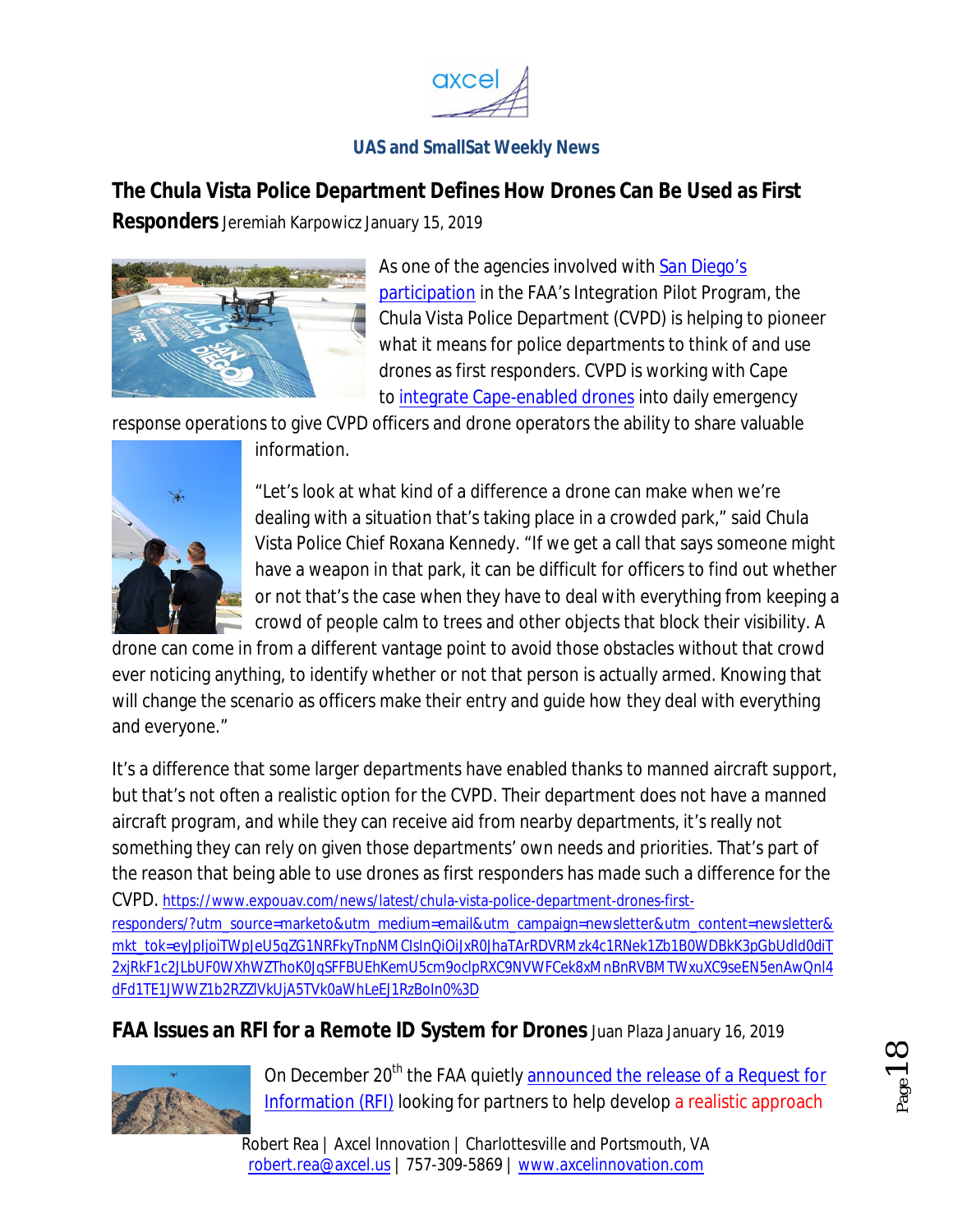

to sharing data that would be required to remotely identify small drones in controlled airspace. The data collected would include a unique identifier for the UAV, tracking information as well as drone owner and remote pilot identification.

The selected respondents will be known as "remote ID UAS service suppliers or USS" and will, at no cost to the government, participate in workshops, develop position papers, technical requirements, prototype technology demonstrations and conduct demonstrations with the FAA and with other partners. At the end of the process eight respondents are expected to be selected.

The many existing and potential combinations of operators and service providers require a flexible and dynamic approach to information exchange that will fulfill immediate needs for enabling current sUAS operations as well as anticipate future information exchange requirements.

This initiative by the FAA is an important step toward forming the technical foundation that will enable the full integration of manned and unmanned aircraft in controlled airspace. https://www.expouav.com/news/latest/faa-rfi-remote-iddrones/?mkt\_tok=eyJpIjoiTWpJeU5qZG1NRFkyTnpNMCIsInQiOiJxR0JhaTArRDVRMzk4c1RNek1Zb1B0WDBkK3pGb Udld0diT2xjRkF1c2JLbUF0WXhWZThoK0JqSFFBUEhKemU5cm9oclpRXC9NVWFCek8xMnBnRVBMTWxuXC9seEN5en AwQnl4dFd1TE1JWWZ1b2RZZlVkUjA5TVk0aWhLeEJ1RzBoIn0%3D

**Danish drone firm QuadSAT secures £700,000 in seed round funding** APPLICATION BUSINESS EUROPE FINANCIAL INVESTMENT NEWS ALEX DOUGLAS JANUARY 17, 2019



Led by Vaekstfonden, the Danish Growth Fund, with help from Seraphim Capital and existing investors, the funding will enable the drone-enabled antenna testing company to take its UAV platform to the satellite communications industry.

QuadSAT's platform uses drone technology to test and

calibrate satellite and VSAT antennas autonomously, mimicking an orbiting satellite that can simulate a ship or aircraft's motion. The method enables accurate testing while reducing downtime. Having started as a University project, QuadSAT is a startup company and is based at Odense Robotics Start Up Hub, a Danish accelerator program for robotics and drone startups.

Joakim Espeland, CEO at QuadSAT, commented on the investment. "Our technology alleviates a massive pain point for our customers and will ensure high quality communications with

Page19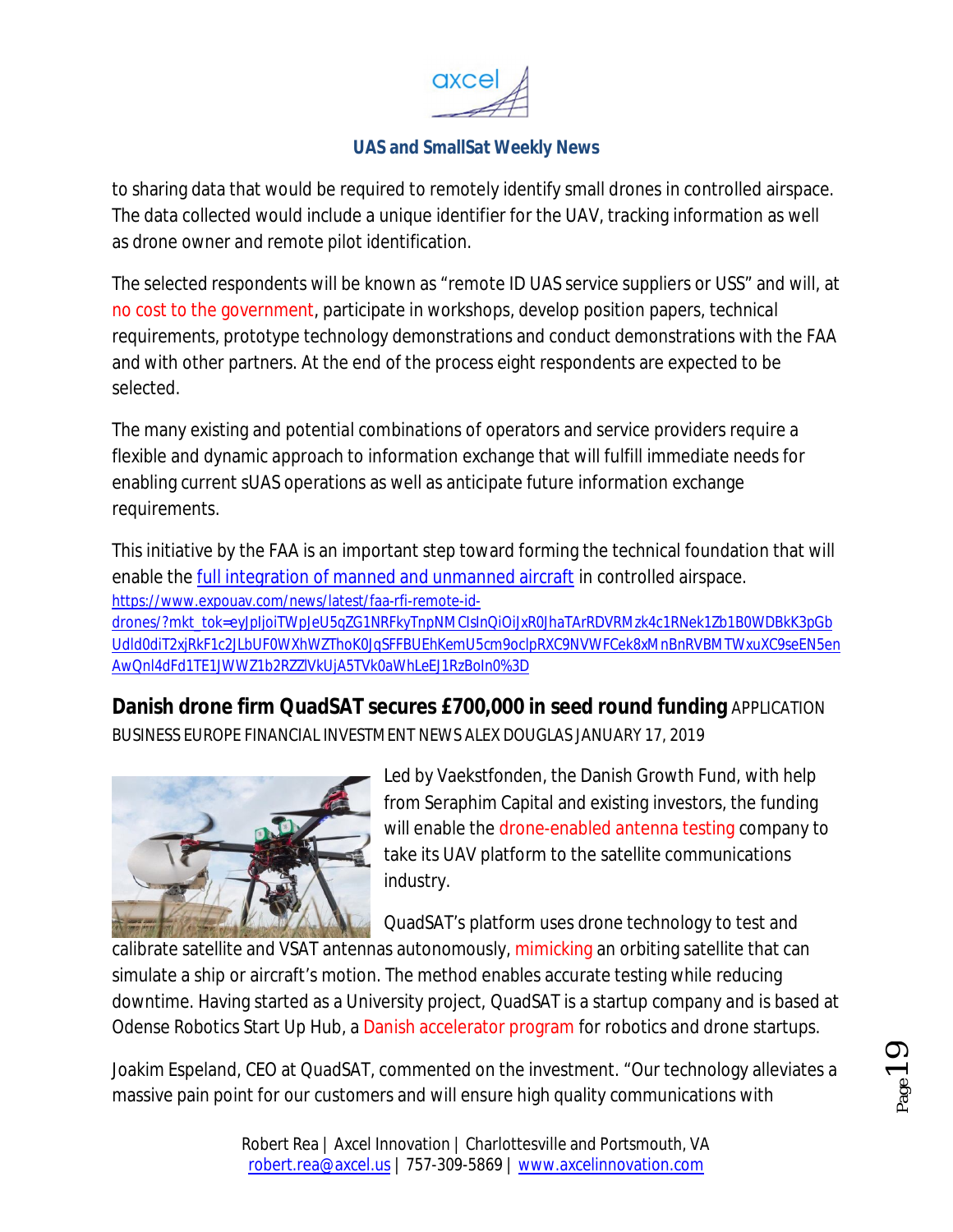

minimum interference at a competitive price." https://www.commercialdroneprofessional.com/danishdrone-firm-quadsat-secures-700000-in-seed-roundfunding/?utm\_source=Email+Campaign&utm\_medium=email&utm\_campaign=45819-288848- Commercial+Drone+Professional+DNA+-+2019-01-17

### **18Jan19**

**FAA's New Unmanned Traffic Management System in Testing** Nick Zazulia January 17, 2019



*The xFold Dragon x6 Hybrid drone primarily being used for testing*

The FAA is undertaking a research initiative with partners including Harris Corporation, the University of North Dakota and the Northern Plains UAS Test Site to explore the implementation and operation of unmanned traffic management systems in the

National Airspace System.

The FAA has been very focused on UTM over the last year, trying to both contend with the risks of small UAS mucking up normal flight operations, potentially grounding flights and introducing unexpected complications, as well as finding a way to integrate the coming wave of commercial unmanned package-delivery, urban air mobility and and other largely lowflying unmanned traffic into an already busy airspace.

In this latest effort, Northern Plains "will conduct flight tests to validate the components" of the FAA's UTM system, primarily using xFold Dragon x6 Hybrid drones. Testing is currently underway and is scheduled to continue through March or April, targeting different components of the architecture. A focus of the testing is understanding the flow of information from user to the UTM system and FAA, and Northern Plains said that both visual and BVLOS operations will be evaluated. https://www.aviationtoday.com/2019/01/17/faas-new-unmanned-traffic-management-systemtesting/

**Wing, AirMap & Kittyhawk demo network drone ID solution** Malek Murisonon January 17, 2019

While most agree that Remote ID is needed, there are disagreements over the best path forward. It's important to devise a system that isn't a burden on operators or an unnecessary infringement upon privacy rights.